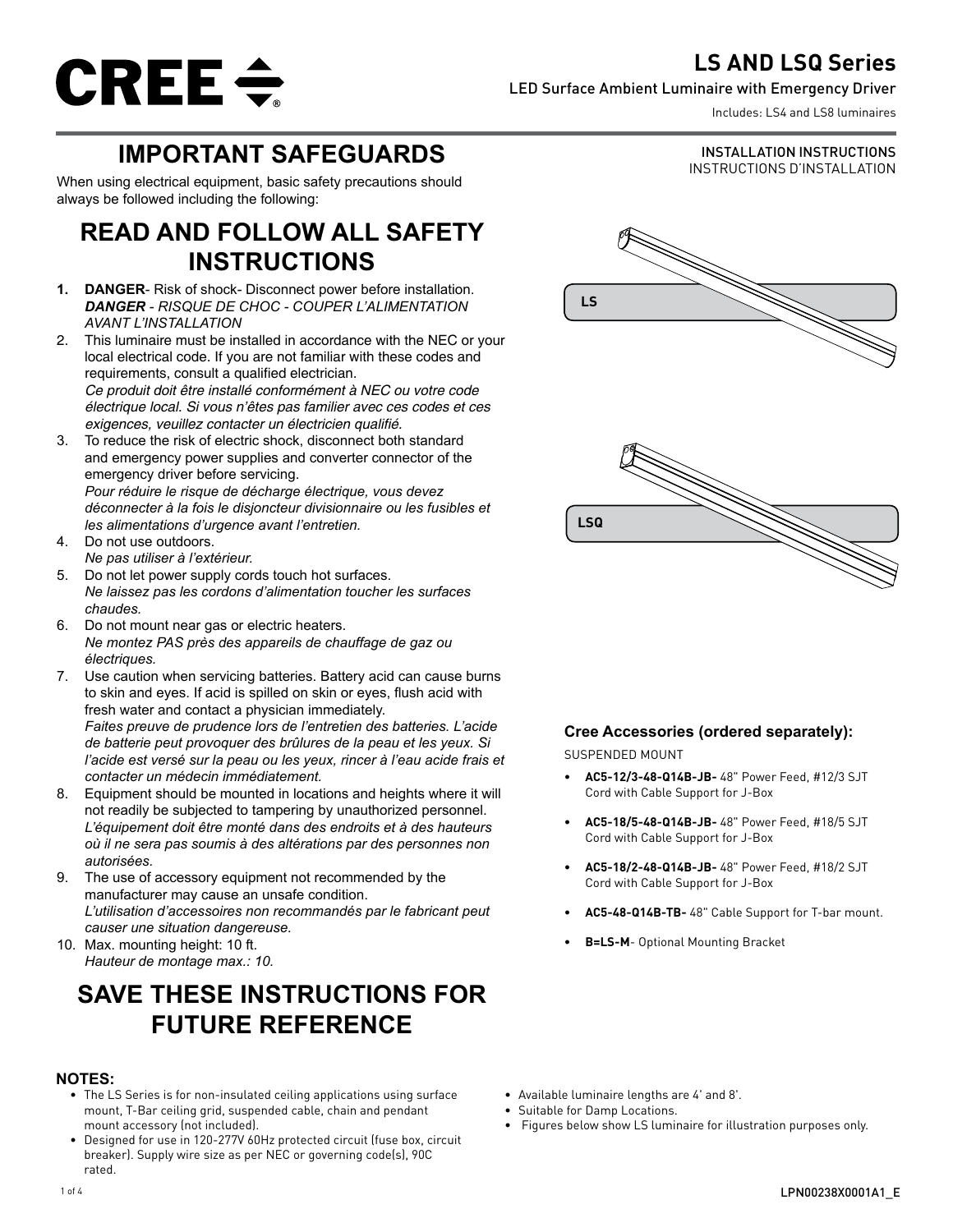

#### **LUMINAIRE INSTALLATION**

**NOTE:** Multiple luminaire installation can consist of Non-Emergency Driver LS luminaires with Emergency Driver LS luminaire. An additional 2 -wire power feed is needed for the emergency driver luminaire. Refer to non emergency LS luminaire installation sheet for electrical wiring.

#### **STEP 1:**

Remove the lens/ frame assembly from the housing by pulling up on the three pull tabs. After releasing the tabs, release latches along length of luminaire by pressing on designated areas of base and pull top lens frame assembly away from base. Pull tabs can be discarded once lens/ frame assembly is removed. If the lens/frame needs to be removed in the future, once pull tabs have been discarded, then use a non-marring tool or by hand and release the rivet-catch on each end of the luminaire. After releasing rivet-catches, (See **Figure 1, 2,** and to the righ

**NOTE:** The lens and metal lens frame is a single assembly and does not come apart. DO NOT attempt to remove the lens from the metal lens frame.

- **• LS4:** Press in the center and on each end (22" away from the center) of the base. Total of 3 designated areas to press.
- **LS8:** Press in the center and every 23" away from the center, two per each end. Total of 5 designated areas to press.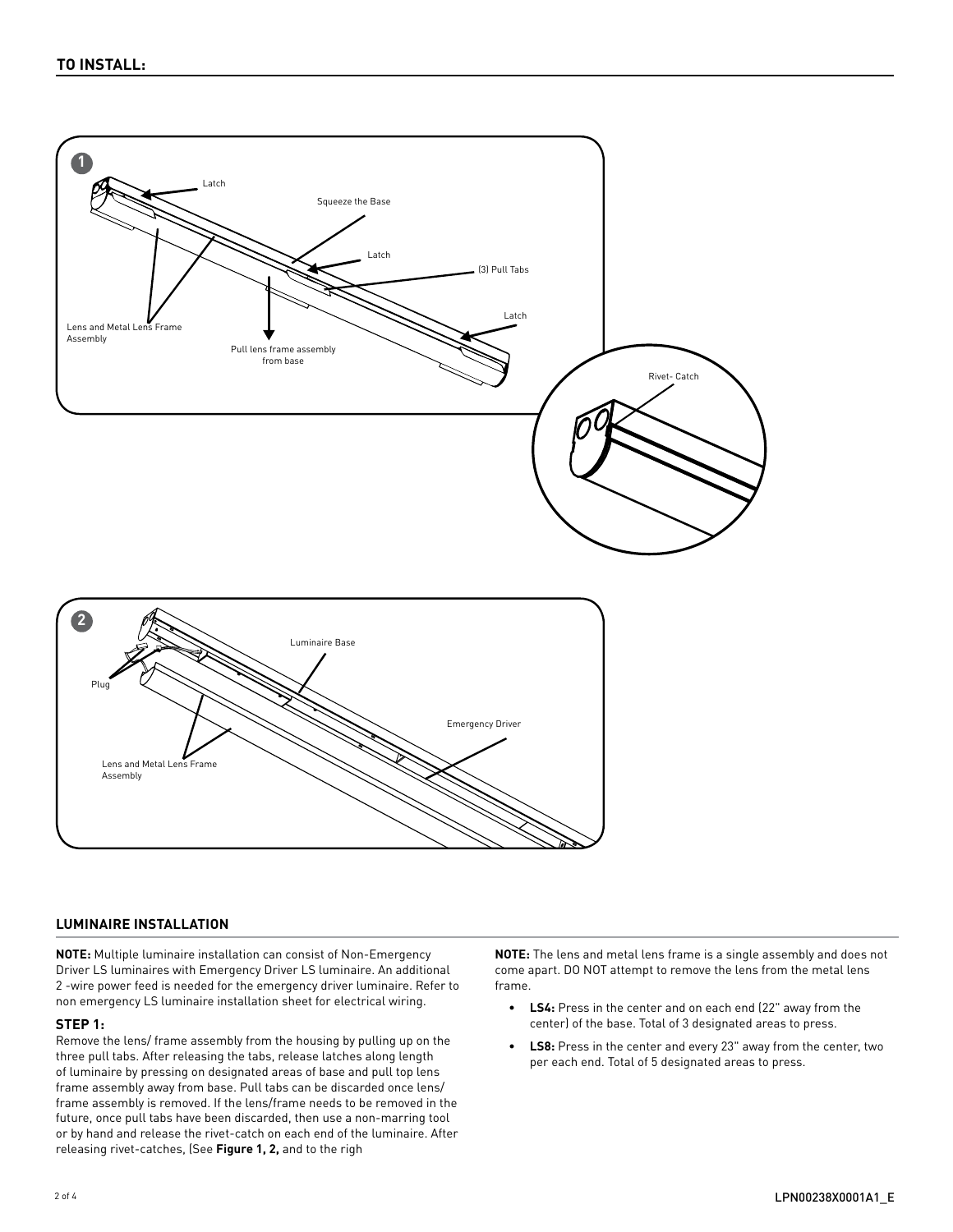**3 E A -** Keyhole Slots for Surface Mounting **B -** (1/2") Pendant Mounting Hole or Aircraft Cable **C -** T-Bar Clip Mounting Hole **D -** V-Hook Openings for Chain Mounting **E -** Wiring Knockouts End Cap **D <sup>A</sup> <sup>C</sup> D B E E B** D) **A C E D D**





### **STEP 2:**

Mount the luminaire base to mounting surface using one of the following methods:

#### **A - Surface Mounting**

Secure luminaire base to mounting surface by inserting (2) customer supplied #8 anchor screws, toggle bolts or suitable fasteners, depending on structural conditions, into key hole slots on the top side of the luminaire base. See **Figure 3**.

### **B - Pendant Mounting**

Attach luminaire base to (2) customer supplied 1/2" diameter pendant using the pendant holes on the top side of the luminaire base shown in **Figure 3.**

#### **B - Aircraft Cable Mounting**

Attach (2) customer supplied aircraft cable to the designated opening on the top side of the luminaire base as shown in **Figure 3. NOTE:** 8' luminaires will have

#### **C - T-Bar Ceiling Grid Mounting With T-Bar Clips**

Attach (2) customer supplied T-Bar clips to the designated opening on the luminaire as shown in **Figure 3.** Bring luminaire into T-Bar ceiling grid and secure luminaire to grid. **NOTE:** 8' luminaires will have (4) designated openings for customer supplied T-Bar clips.

#### **D - Chain Mounting**

Attach (2) customer supplied V-hooks to each end of the luminaire base. Attach customer supplied chain to the V-hooks and mounting surface. See **Figure 3.**

### **STEP 3:**

For single luminaire installation proceed to the next Step. For multiple luminaire installation, insert customer supplied chase nipple and lock nuts into the knockout on the end cap located on each end of the luminaire. See **Figure 5.**